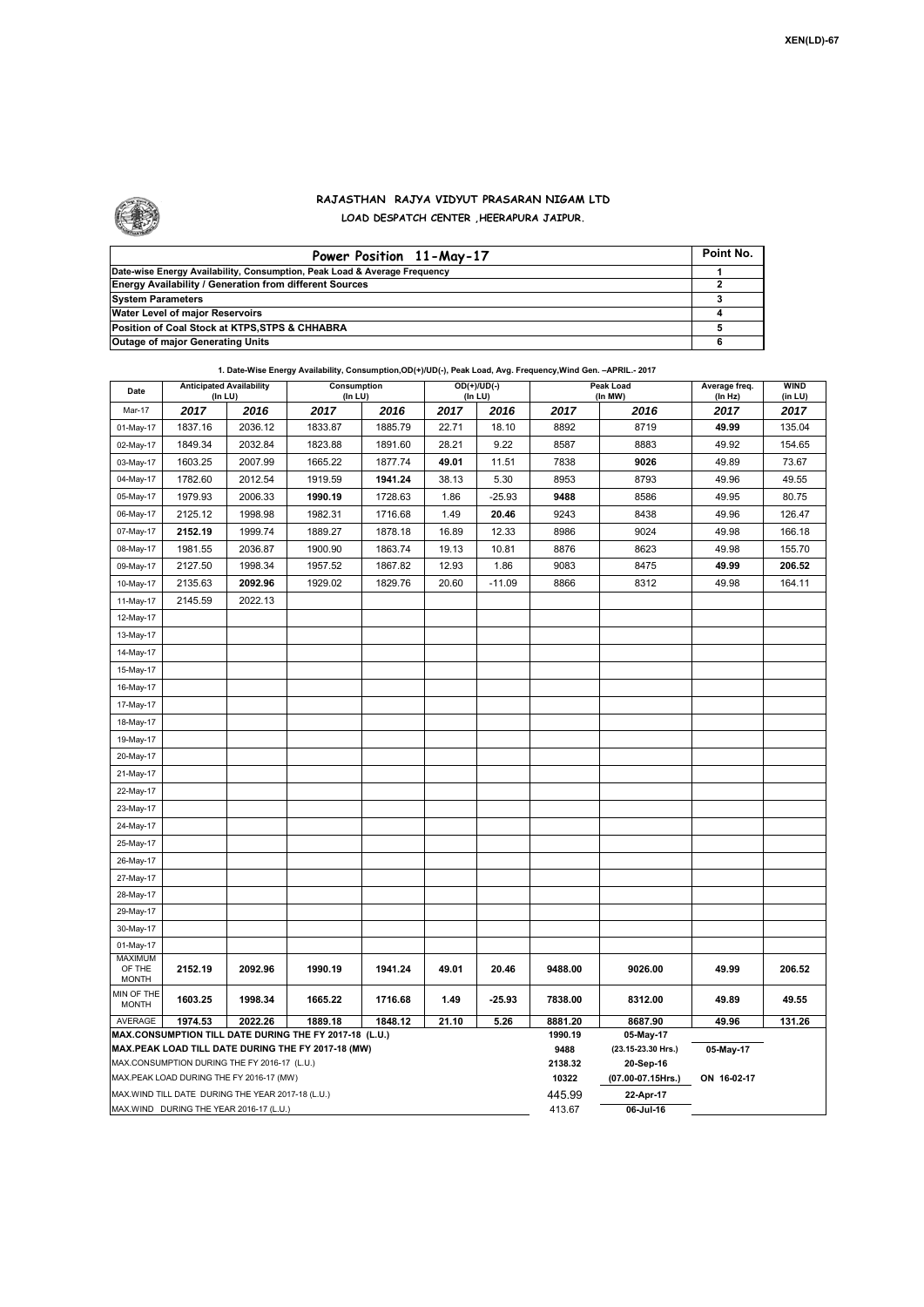| (In LU)        |                                                     |                 |                             |          |  |  |  |  |  |
|----------------|-----------------------------------------------------|-----------------|-----------------------------|----------|--|--|--|--|--|
| S.No.          | Sources Available to Rajasthan / Installed          | Prior           | Prior                       | Actual   |  |  |  |  |  |
|                | Capacity as on 30.09.2016                           |                 | assessment of assessment of | Energy   |  |  |  |  |  |
|                | (In MW)                                             | Avail. For next | Avail.                      | Received |  |  |  |  |  |
|                |                                                     | Day             |                             |          |  |  |  |  |  |
|                |                                                     |                 | 10-May-17                   |          |  |  |  |  |  |
| 1              | KTPS (1240/1240)                                    | 270.00          | 273.00                      | 239.18   |  |  |  |  |  |
| $\mathbf{2}$   | STPS (1500/1500)                                    | 220.00          | 324.00                      | 240.84   |  |  |  |  |  |
| 3              | DHOLPUR GAS CCPP (330/330)                          | 0.00            | 0.00                        | 0.00     |  |  |  |  |  |
| 4              | RAMGARH (273.5/273.5)                               | 6.00            | 7.00                        | 6.89     |  |  |  |  |  |
| 5              | RAPP-A(200/200)                                     | 38.00           | 38.00                       | 41.17    |  |  |  |  |  |
| 6              | MAHI (140/140)                                      | 0.00            | 0.00                        | 0.00     |  |  |  |  |  |
| $\overline{7}$ | CHAMBAL (RPS+JS) (135.5/271)                        | 0.00            | 0.00                        | 0.00     |  |  |  |  |  |
| 8              | GIRAL LIGNITE (250/250)                             | 0.00            | 0.00                        | 0.00     |  |  |  |  |  |
| 9              | CHHABRA TPS 1000/1000)                              | 108.00          | 108.00                      | 92.07    |  |  |  |  |  |
| 10             | ADANI (TPS) + KALISINDH (TPS)                       | 424.00          | 284.00                      | 288.79   |  |  |  |  |  |
|                | (1200+1200/1320+1200)                               |                 |                             |          |  |  |  |  |  |
| 11             | WIND FARM (3980.40/4119.15)                         | 180.00          | 190.00                      | 164.11   |  |  |  |  |  |
| 12             | SOLAR POWER(737.70/1295.70)                         | 0.00            | 0.00                        | 0.00     |  |  |  |  |  |
| 13             | CAPTIVE POWER PLANTS                                | 0.00            | 0.00                        | 0.00     |  |  |  |  |  |
| 14             | REGIONAL (INTRA STATE) O.A. (VLTPS)                 | 0.00            | 0.00                        | 0.00     |  |  |  |  |  |
| 15             | <b>OPEN ACCESS</b>                                  | $-58.40$        | $-48.91$                    | $-48.91$ |  |  |  |  |  |
| 16             | BIOMASS - (101.95/119.25)                           | 6.00            | 7.00                        | 5.90     |  |  |  |  |  |
| 17             | BARSINGHSAR LTPS(250/250)                           | 26.00           | 26.00                       | 25.54    |  |  |  |  |  |
| 18             | RAJWEST (1080/1080)                                 |                 |                             | 167.36   |  |  |  |  |  |
|                |                                                     | 201.00          | 201.00                      |          |  |  |  |  |  |
|                | <b>TOTAL (A): 1-18</b>                              | 1420.60         | 1409.09                     | 1222.93  |  |  |  |  |  |
| 19             | <b>BBMB COMPLEX</b>                                 |                 |                             |          |  |  |  |  |  |
|                | a) BHAKRA(230.79/1516.3)                            | 26.43           | 27.46                       | 27.14    |  |  |  |  |  |
|                | b) DEHAR (198/990)                                  | 22.96           | 22.96                       | 22.96    |  |  |  |  |  |
|                | c) PONG (231.66/396)                                | 13.25           | 13.25                       | 13.25    |  |  |  |  |  |
|                | TOTAL: a TO c                                       | 62.64           | 63.67                       | 63.35    |  |  |  |  |  |
| 20             | <b>CENTRAL STATIONS</b>                             |                 |                             |          |  |  |  |  |  |
|                | d) SINGRAULI (300/2000)                             | 73.06           | 78.80                       | 69.85    |  |  |  |  |  |
|                | e) RIHAND<br>(310.24/3000)                          | 87.54           | 89.59                       | 81.69    |  |  |  |  |  |
|                | f) UNCHAHAR-I(20/420)                               | 0.25            | 3.09                        | 1.76     |  |  |  |  |  |
|                | g) UNCHAHAR-II& III(61/630)                         | 6.28            | 12.29                       | 7.58     |  |  |  |  |  |
|                | h) INDIRA GANDHI STPS(JHAJHAR) 0.00/1500)           | 6.43            | 0.00                        | 0.23     |  |  |  |  |  |
|                | i) NCTPS DADRI St-II (43.22/980) + DADRI-TH         | 0.00            | 2.81                        | 3.12     |  |  |  |  |  |
|                | j) DADRI GAS (77/830)                               | 7.91            | 7.92                        | 5.65     |  |  |  |  |  |
|                | k) ANTA<br>(83.07/419)                              | 0.00            | 0.43                        | 0.43     |  |  |  |  |  |
|                | I) AURAIYA<br>(61.03/663)                           | 3.07            | 3.38                        | 3.15     |  |  |  |  |  |
|                | m) NAPP<br>(44/440)                                 | 11.09           | 10.88                       | 10.88    |  |  |  |  |  |
|                | $n)$ RAPP-B<br>(125/440)                            | 30.83           | 30.83                       | 30.83    |  |  |  |  |  |
|                | o) RAPP-C<br>(88/440)                               | 22.44           | 22.44                       | 22.44    |  |  |  |  |  |
|                | (20.36/690)<br>p) SALAL                             | 4.70            | 4.71                        | 4.70     |  |  |  |  |  |
|                | q) URI<br>(70.37/720)                               | 17.90           | 17.90                       | 17.90    |  |  |  |  |  |
|                | r) TANAKPUR<br>(10.86/94)                           | 0.64            | 0.62                        | 0.78     |  |  |  |  |  |
|                | s) CHAMERA - (105.84/540)                           | 25.15           | 19.60                       | 19.60    |  |  |  |  |  |
|                | t) CHAMERA-II (29.01/300)                           | 8.90            | 8.90                        | 8.90     |  |  |  |  |  |
|                | u) CHAMERA-III (25.21/231)                          | 7.25            | 7.23                        | 7.23     |  |  |  |  |  |
|                | v) DHAULIGANGA (27/280)                             | 3.53            | 3.54                        | 3.71     |  |  |  |  |  |
|                | w) DULHASTI (42.42/390)                             | 10.62           | 12.09                       | 12.09    |  |  |  |  |  |
|                | x) SEWA (13/120)                                    | 2.59            | 3.24                        | 2.59     |  |  |  |  |  |
|                | y) NJPC (112.00/1500)+RAMPUR(31.808/412.02)         | 37.19           | 37.19                       | 40.19    |  |  |  |  |  |
|                | z) TEHRI (75/1000)                                  | 3.92            | 3.92                        | 3.92     |  |  |  |  |  |
|                | aa) KOTESHWR (33.44/400) + PARBATI3 (56.73/520)     | 13.41           | 14.05                       | 19.76    |  |  |  |  |  |
|                | ab) TALA                                            | 0.86            | 0.86                        | 0.86     |  |  |  |  |  |
|                | ac) MUNDRA UMPP (380/4000)                          | 72.00           | 68.12                       | 66.62    |  |  |  |  |  |
|                | ad) SASAN (372/3960)                                | 63.67           | 73.20                       | 64.81    |  |  |  |  |  |
|                | ae) FRKKA+KHLGN+TLCHR (70.18/3940)                  | 20.33           | 20.33                       | 15.09    |  |  |  |  |  |
|                | af) URS POWER(DADRI TH-I)                           | 0.00            | 0.00                        | 0.00     |  |  |  |  |  |
|                | TOTAL SCHEDULE(a TO af)                             | 604.19          | 621.61                      | 589.70   |  |  |  |  |  |
|                |                                                     |                 |                             |          |  |  |  |  |  |
|                | LOSSES<br><b>NET SCHEDULED</b>                      | $-16.20$        | $-16.73$                    | $-23.63$ |  |  |  |  |  |
|                |                                                     | 587.99          | 604.88                      | 566.07   |  |  |  |  |  |
| 21             | BILATERAL (REG.) EXCL. BANKING                      | 23.86           | 22.61                       | 23.00    |  |  |  |  |  |
| 22             | <b>BANKING</b>                                      | 0.00            | 0.00                        | 0.00     |  |  |  |  |  |
| 23             | BILATERAL(INTER-REG.). EXCLUDING (ISOA &            | 57.43           | 49.06                       | 52.41    |  |  |  |  |  |
| 24             | BANKING)<br>INTER STATE OPEN ACCESS (BILATERAL+IEX) | 58.40           | 48.91                       | 48.91    |  |  |  |  |  |
|                |                                                     |                 |                             |          |  |  |  |  |  |
| 25             | <b>INDIAN ENERGY EXCHANGE</b>                       | $-2.69$         | $-4.90$                     | $-4.90$  |  |  |  |  |  |
|                | <b>TOTAL(B): (19 TO 25)</b>                         | 724.98          | 726.54                      | 685.49   |  |  |  |  |  |
|                | TOTAL GENERATION (A +B) : 1 TO 25                   |                 |                             | 1908.42  |  |  |  |  |  |
|                | OVER DRAWAL (+)/UNDER DRAWAL (-)                    |                 |                             | 20.60    |  |  |  |  |  |
|                | <b>GRAND TOTAL</b>                                  | 2145.59         | 2135.63                     | 1929.02  |  |  |  |  |  |
|                | <b>LAST YEAR</b>                                    | 2022.13         | 2092.96                     | 1829.76  |  |  |  |  |  |
|                |                                                     |                 |                             |          |  |  |  |  |  |

## **2.Anticipated Availability/Generation From Different Sources**